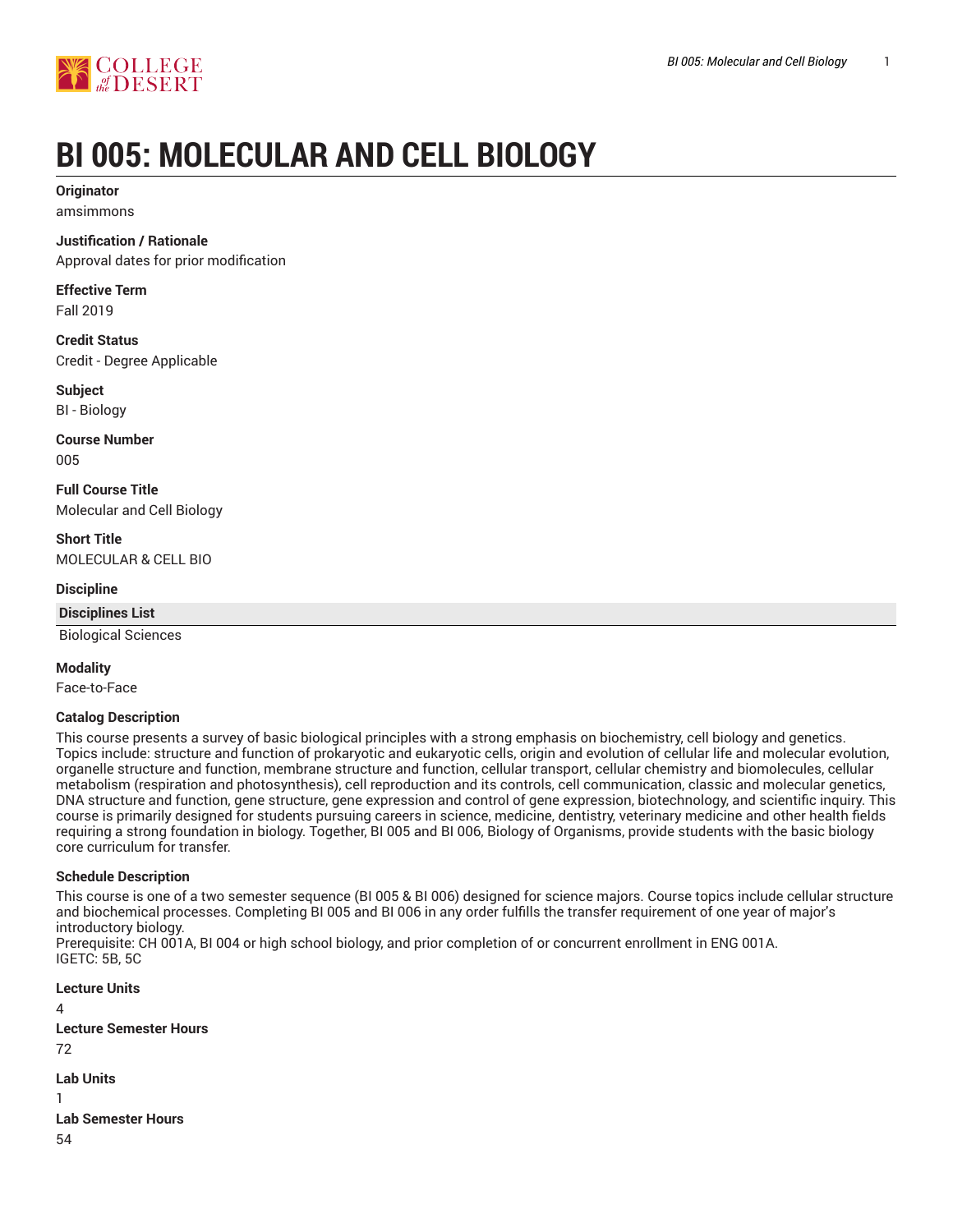

**In-class Hours** 126

**Out-of-class Hours** 144

**Total Course Units**

5 **Total Semester Hours** 270

## **Prerequisite Course(s)**

CH 001A; BI 004 or high school biology; and prior completion of or concurrent enrollment in ENG 001A

# **Required Text and Other Instructional Materials**

**Resource Type** Book

**Author**

Urry, M.L. Cain, S.A. Wasserman, P.V. Minorsky, Reece, J.B., L.A.

## **Title**

Campbell Biology (w/Mastering Biology Access)

**Edition**

11th

**City**

Boston

**Publisher**

Pearson

**Year** 2017

**College Level**

Yes

**Flesch-Kincaid Level** College

**ISBN #** 9780134082318

**Resource Type** Manual

**Author** Morgan, J. and M. Carter

**Title** Investigating Biology Laboratory Manual COD Custom Version

**Publisher**

Pearson

**Year** 2014-01-01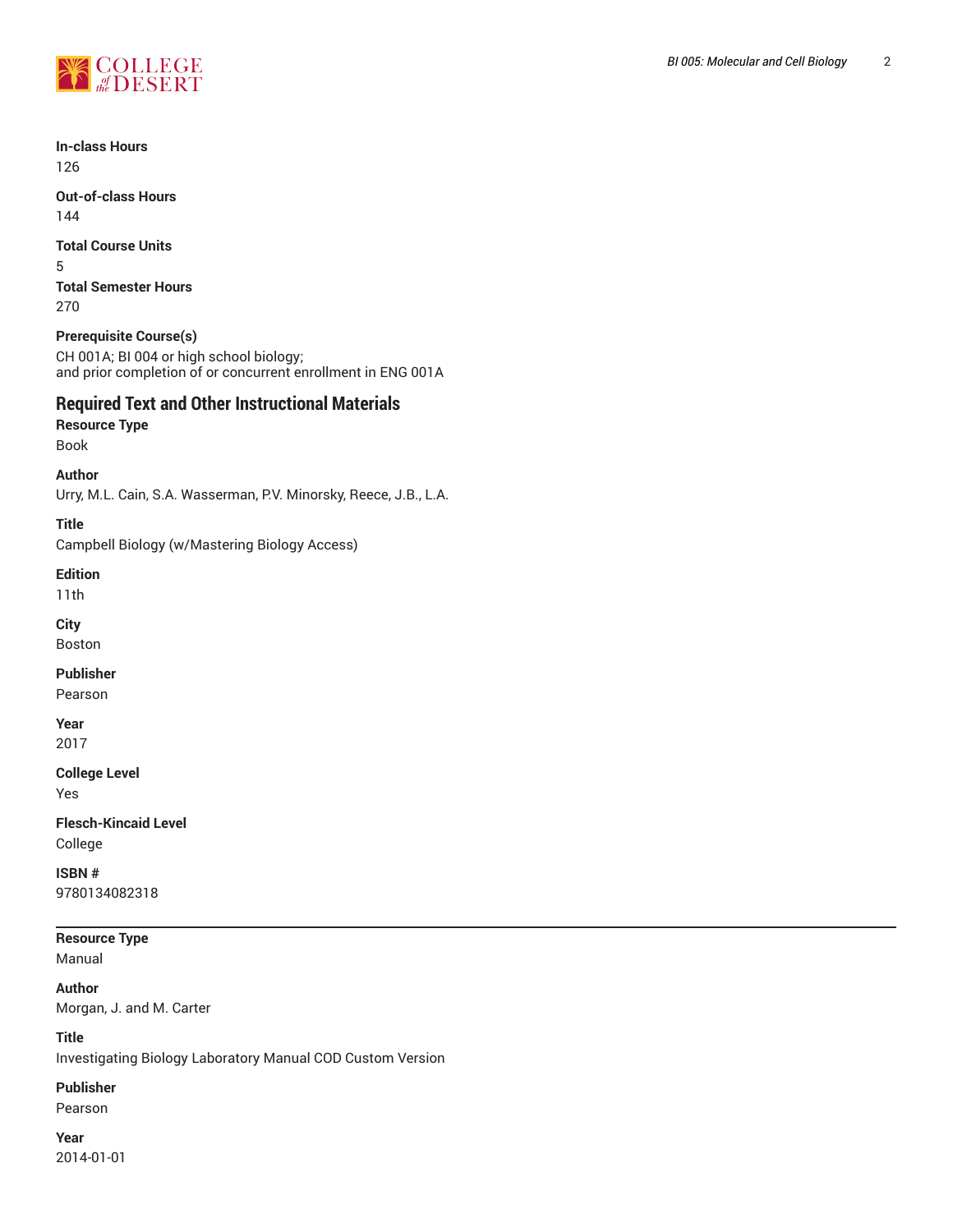

#### **Class Size Maximum**

28

### **Entrance Skills**

Demonstrate an understanding of basic biological concepts.

#### **Prerequisite Course Objectives**

BI 004-Demonstrate an understanding of the concepts and principles of basic biology. BI 004-Demonstrate knowledge of essential life processes such as metabolism, photosynthesis, respiration, sensitivity, digestion, circulation, reproduction, ecology, evolution, and behavior.

#### **Entrance Skills**

Demonstrate an understanding of the fundamental form and function of organismal systems.

#### **Prerequisite Course Objectives**

BI 004-Identify and explain basic anatomical and physiological characteristics of life systems.

#### **Entrance Skills**

Demonstrate the ability to operate fundamental biology laboratory instrumentation (e.g. microscopes) and work independently when following laboratory protocol.

#### **Prerequisite Course Objectives**

BI 004-Use the microscope and other laboratory instruments.

#### **Entrance Skills**

Demonstrate the ability to construct focused theses on essay exams.

#### **Prerequisite Course Objectives**

ENG 001A-Develop ideas coherently in writing through the drafting process. ENG 001A-Write thesis statements, topic sentences, and ideas in an organized way in multi-page essays.

#### **Entrance Skills**

Demonstrate an understanding of bond theory: ionic, covalent, hydrogen and Van der Waals interactions

#### **Prerequisite Course Objectives**

CH 001A-Distinguish between different types of chemical bonds.

#### **Entrance Skills**

Demonstrate the ability to relate molecular interactions to electron orbital theory and bonding theory.

## **Prerequisite Course Objectives**

CH 001A-Describe the shapes of molecules in terms of valence bond theory, hybrid orbitals and molecular orbitals.

## **Entrance Skills**

Demonstrate an understanding of REDOX reactions and their relationship to electronegativity.

# **Prerequisite Course Objectives**

CH 001A-Recognize and describe the different varieties of chemical reactions, including balancing REDOX equations.

# **Entrance Skills**

Demonstrate an understanding of concepts of pH and demonstrate the ability to perform calculations of pH.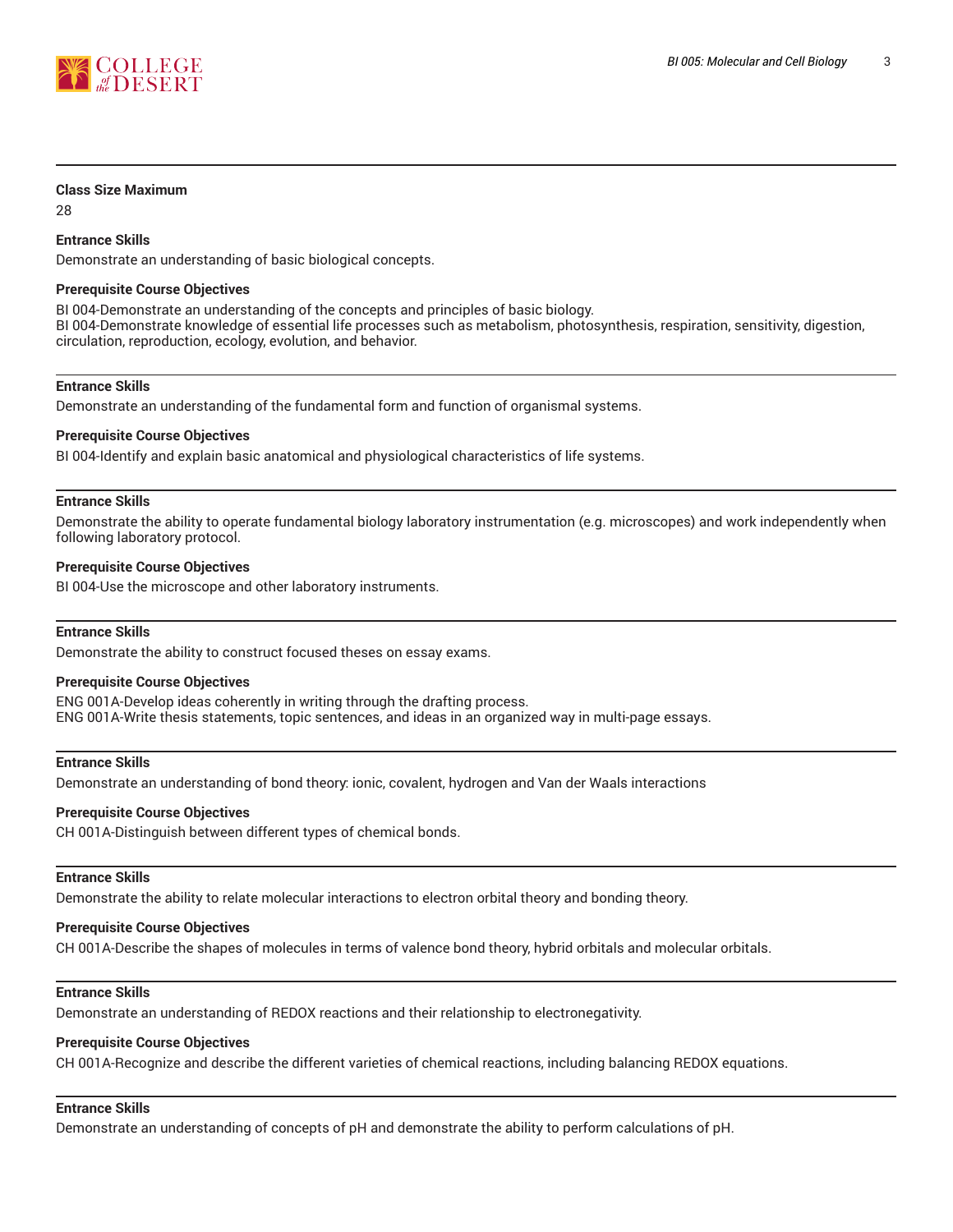

## **Prerequisite Course Objectives**

CH 001A-Recognize and describe the different varieties of chemical reactions, including balancing REDOX equations. CH 001A-Describe the properties of solutions and perform relevant calculations.

## **Course Content**

- 1. Biological organization.
- 2. The structure and function of biological molecules.
- 3. Membrane structure and function.
- 4. Cell structure and function.
- 5. Cellular respiration and fermentation.
- 6. Bioenergetics.
- 7. Photosynthesis including: light reactions, the Calvin cycle, cyclic and non-cyclic electron flow, C<sub>4</sub>and CAM plants.
- 8. DNA replication and the genetic material of organisms.
- 9. Cellular and organismal reproduction: mitosis and meiosis.
- 10. Mendelian genetics: patterns of heredity.
- 11. Gene expression: from gene to protein
- 12. Regulation of gene expression
- 13. Viruses
- 14. Biotechnology
- 15. Embryonic development.

## **Lab Content**

- 1. Scientific investigation
- 2. Microscopic structure of prokaryotic and eukaryotic cells
- 3. Microscopic investigation of mitosis, meiosis, and animal development
- 4. Molecular biology techniques: bacterial transformations, inducing gene expression, restriction enzyme digests, gel electrophoresis
- 5. Cellular respiration and fermentation
- 6. Photosynthetic pigments: isolation using paper chromatography and analysis using spectrophotometry
- 7. Classical genetics
- 8. Genomics and molecular evolution: comparing sequences using BLAST
- 9. Genomics and eukaryotic gene structure: homology based annotation of eukaryotic genes.
- 10. Writing formal laboratory reports: generation, graphical representation, and analysis of experimental data.

## **Course Objectives**

|             | <b>Objectives</b>                                                                                                                                   |
|-------------|-----------------------------------------------------------------------------------------------------------------------------------------------------|
| Objective 1 | Identify and describe biological molecules and cell structures and explain their functions.                                                         |
| Objective 2 | Compare and contrast cellular processes and interactions between prokaryotes and eukaryotes (including<br>metabolism, reproduction, communication). |
| Objective 3 | Apply the principles of classical and molecular genetics to solve problems in genetics or biotechnology.                                            |
| Objective 4 | Relate evolutionary processes to the origin and evolution of cells.                                                                                 |
| Objective 5 | Explain how DNA replicates and transmits genetic information within organisms.                                                                      |
| Objective 6 | Apply the processes of scientific inquiry and experimental design to the study of biological concepts.                                              |
| Objective 7 | Acquire, read, evaluate, apply and cite scientific literature.                                                                                      |
| Objective 8 | Compose reports that communicate the background and significance, experimental design, results, and analysis of<br>laboratory experiments.          |

## **Student Learning Outcomes**

|           | Upon satisfactory completion of this course, students will be able to:                       |
|-----------|----------------------------------------------------------------------------------------------|
| Outcome 1 | Evaluate the roles of the major biological molecules in the structure and function of cells. |
| Outcome 2 | Compare and contrast the two forms of eukaryotic cell division; mitosis and meiosis.         |
| Outcome 3 | Examine how cells capture, store, and process energy.                                        |
| Outcome 4 | Analyze how genetic information is stored, replicated, and expressed by cells.               |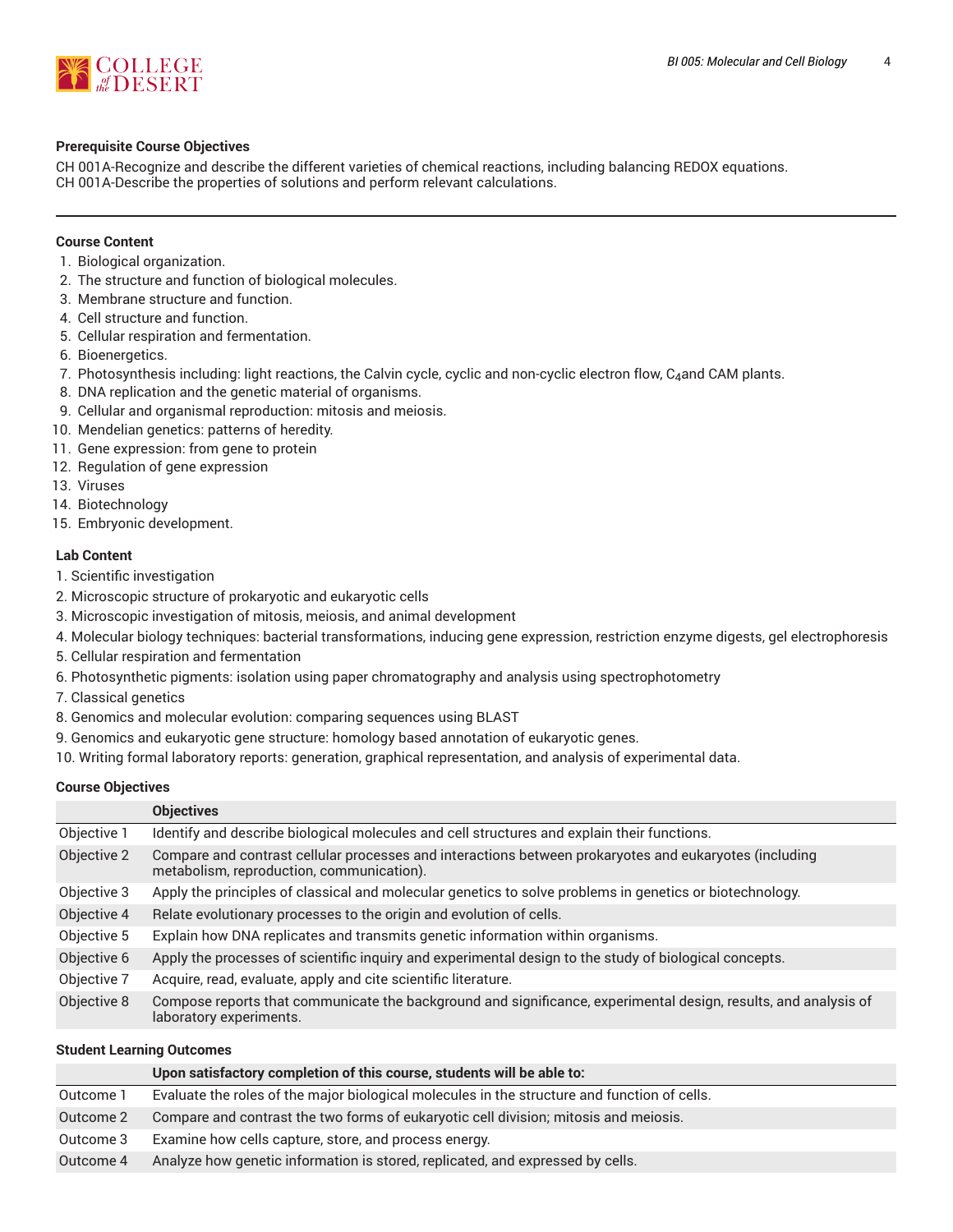

## Outcome 5 Compose reports that communicate the background and significance, experimental design, results, and analysis of experiments in molecular and cell biology.

#### **Methods of Instruction**

| <b>Method</b>                            | Please provide a description or examples of how each instructional<br>method will be used in this course.                                                                                                                                                                                                              |                                                                                                                                         |  |  |  |
|------------------------------------------|------------------------------------------------------------------------------------------------------------------------------------------------------------------------------------------------------------------------------------------------------------------------------------------------------------------------|-----------------------------------------------------------------------------------------------------------------------------------------|--|--|--|
| Lecture                                  |                                                                                                                                                                                                                                                                                                                        | Instructors lecture on key concepts in molecular and cell biology                                                                       |  |  |  |
| Participation                            | processes.                                                                                                                                                                                                                                                                                                             | Students participate in activities and discussions to analyze biological                                                                |  |  |  |
| Technology-based instruction             |                                                                                                                                                                                                                                                                                                                        | In class multi-media presentations illustrating key concepts, followed by<br>class discussions to analyze the principles illustrated.   |  |  |  |
| Laboratory                               | Students perform laboratory experiments to investigate concepts from<br>lecture.                                                                                                                                                                                                                                       |                                                                                                                                         |  |  |  |
| Collaborative/Team                       |                                                                                                                                                                                                                                                                                                                        | Some laboratory experiments are performed in small groups in which<br>students collaborate to design, execute, and analyze experiments. |  |  |  |
| <b>Methods of Evaluation</b>             |                                                                                                                                                                                                                                                                                                                        |                                                                                                                                         |  |  |  |
| <b>Method</b>                            | Please provide a description or examples of how<br>each evaluation method will be used in this course.                                                                                                                                                                                                                 | <b>Type of Assignment</b>                                                                                                               |  |  |  |
| Tests/Quizzes/Examinations               | In lecture there are at least three midterm exams<br>and one cumulative final to assess mastery of<br>objectives and SLOs. In lab there are weekly short<br>answer quizzes and laboratory practical exams.<br>Students spend about 120 hours per semester<br>outside of class studying for these quizzes and<br>exams. | In and Out of Class                                                                                                                     |  |  |  |
| Laboratory projects                      | Students answer questions examining the<br>experiments they perform. Students write formal lab<br>reports analyzing the results of some experiments.<br>Students spend at least 15 hours per semester<br>outside of class on these writing assignments.                                                                | In and Out of Class                                                                                                                     |  |  |  |
| Group activity participation/observation | Students participate in in-class activities to examine In Class Only<br>lecture concepts                                                                                                                                                                                                                               |                                                                                                                                         |  |  |  |
| Other                                    | Students have homework assignments that<br>accompany every chapter. Assignments are<br>completed on the Pearson Mastering Biology<br>Website. Students spend approximately 9 hours per<br>semester on these online homework assignments.                                                                               | Out of Class Only                                                                                                                       |  |  |  |

#### **Assignments**

## **Other In-class Assignments**

- 1. Lecture exams
- 2. Laboratory quizzes
- 3. Laboratory practical exams
- 4. Laboratory exercises with data collection

#### **Other Out-of-class Assignments**

- 1. Lecture homework assignments completed through the Pearson Mastering Biology website.
- 2. Laboratory reports

**Grade Methods**

Letter Grade Only

**COD GE** C1 - Natural Sciences

**CSU GE**

B2 - Life Science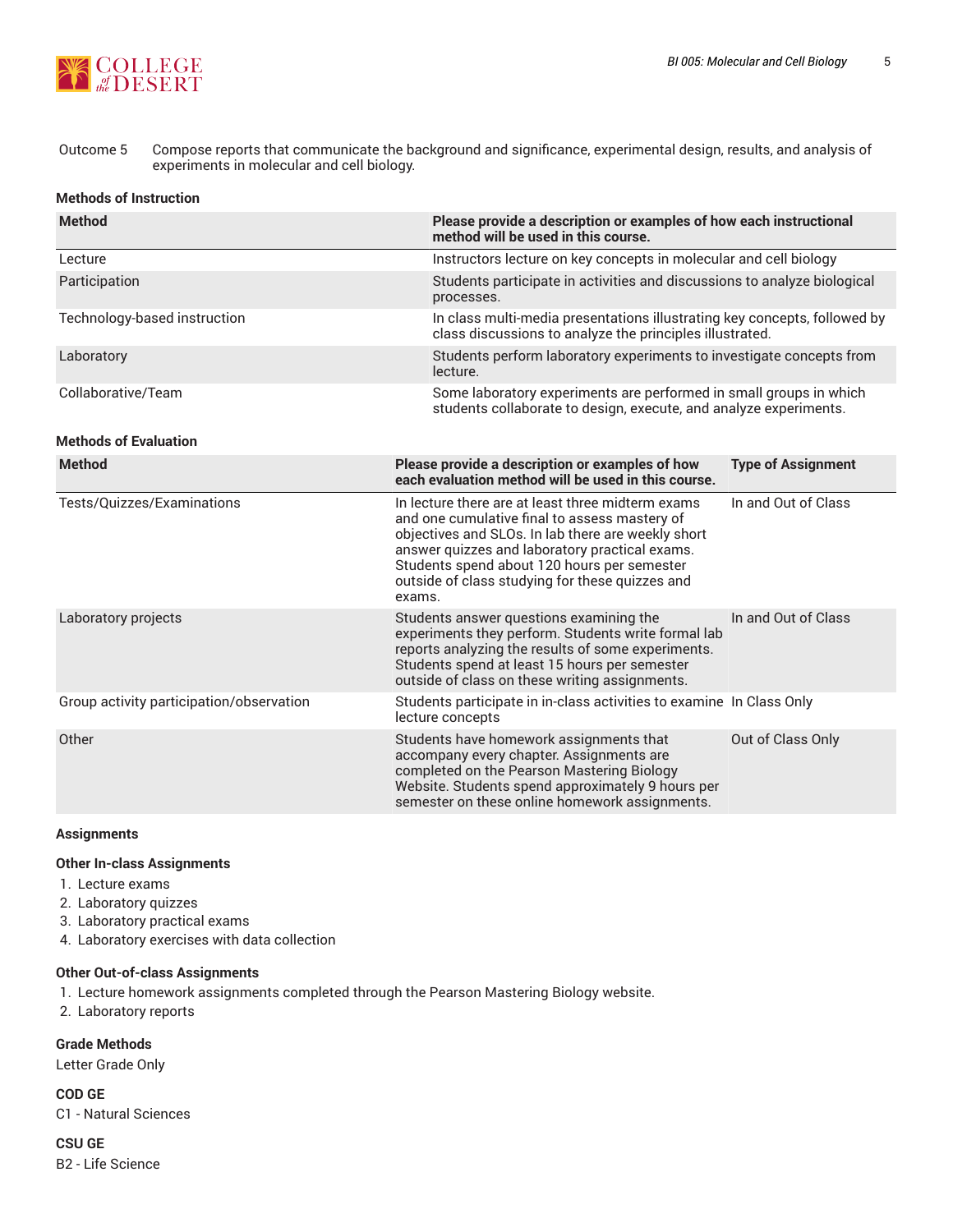

B3 - Laboratory Activity

**IGETC GE** 5B - Biological Science 5C - Science Laboratory

# **MIS Course Data**

**CIP Code** 26.0101 - Biology/Biological Sciences, General.

**TOP Code** 040100 - Biology, General

**SAM Code** E - Non-Occupational

**Basic Skills Status** Not Basic Skills

**Prior College Level** Not applicable

**Cooperative Work Experience** Not a Coop Course

**Course Classification Status** Credit Course

**Approved Special Class** Not special class

**Noncredit Category** Not Applicable, Credit Course

**Funding Agency Category** Not Applicable

**Program Status** Program Applicable

**Transfer Status** Transferable to both UC and CSU

**C-ID** BIOL 190

**Allow Audit** No

**Repeatability** No

**Materials Fee** No

**Additional Fees?** No